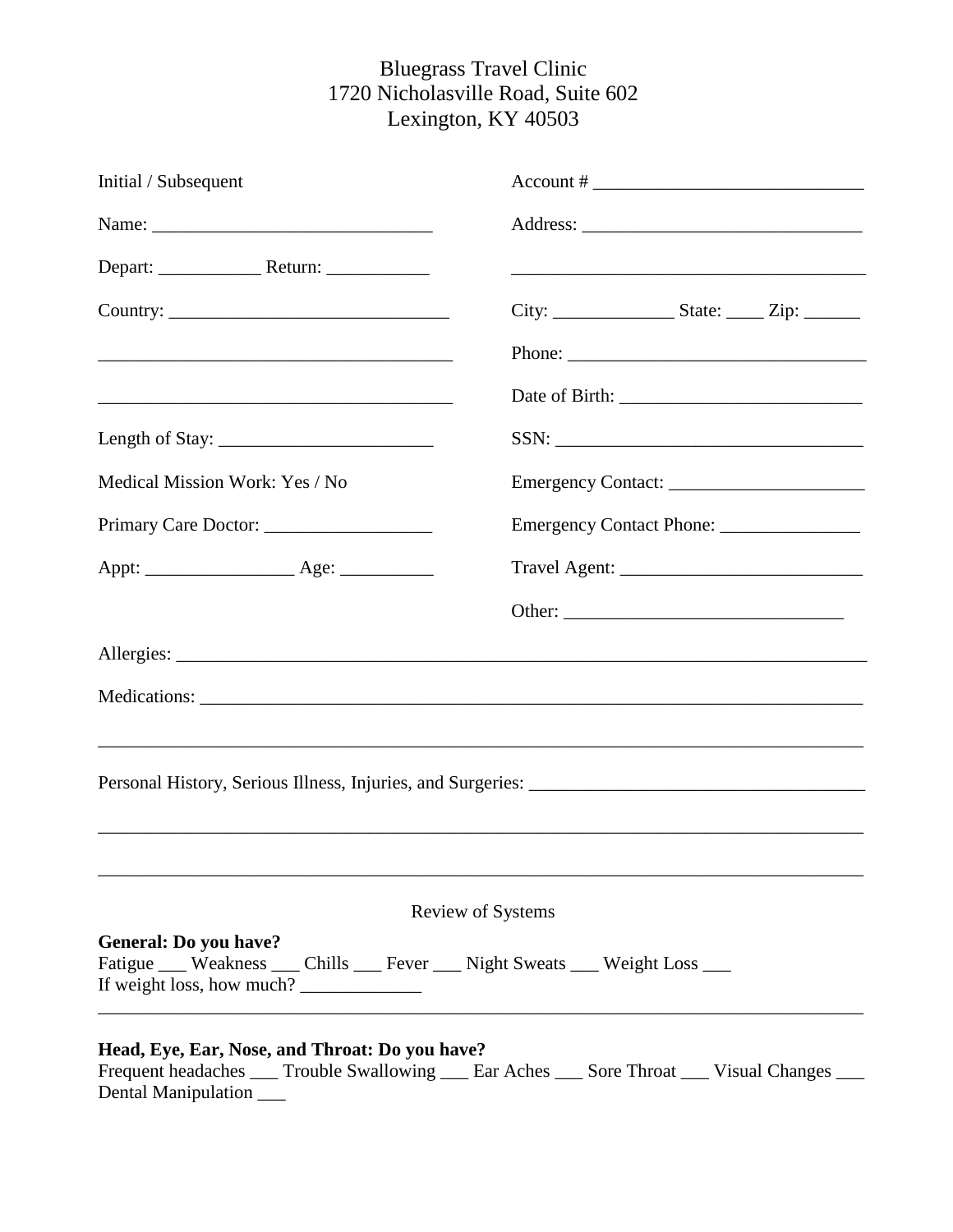## **Respiratory: Do you have?**

| Shortness of breath  | Chronic cough _____ Productive cough _____ Wheezing____ |  |
|----------------------|---------------------------------------------------------|--|
| Blood in your sputum | Lung disease (COPD, Asthma, Emphysema) ___              |  |

## **Neurological: Do you have?**

Spells of weakness of an arm or leg \_\_\_ unsteady gait \_\_\_ Seizures or convulsions \_\_\_ Numbness \_\_\_

\_\_\_\_\_\_\_\_\_\_\_\_\_\_\_\_\_\_\_\_\_\_\_\_\_\_\_\_\_\_\_\_\_\_\_\_\_\_\_\_\_\_\_\_\_\_\_\_\_\_\_\_\_\_\_\_\_\_\_\_\_\_\_\_\_\_\_\_\_\_\_\_\_\_\_\_\_\_

\_\_\_\_\_\_\_\_\_\_\_\_\_\_\_\_\_\_\_\_\_\_\_\_\_\_\_\_\_\_\_\_\_\_\_\_\_\_\_\_\_\_\_\_\_\_\_\_\_\_\_\_\_\_\_\_\_\_\_\_\_\_\_\_\_\_\_\_\_\_\_\_\_\_\_\_\_\_

\_\_\_\_\_\_\_\_\_\_\_\_\_\_\_\_\_\_\_\_\_\_\_\_\_\_\_\_\_\_\_\_\_\_\_\_\_\_\_\_\_\_\_\_\_\_\_\_\_\_\_\_\_\_\_\_\_\_\_\_\_\_\_\_\_\_\_\_\_\_\_\_\_\_\_\_\_\_

## **Cardiac: Do you have?**

Chest pain \_\_\_\_ History of a heart murmur \_\_\_\_ History of rheumatic fever \_\_\_\_

## **Gastrointestinal (GI): Do you have?**

|  |  | Nausea ____ Vomiting ____ Diarrhea ____ Heartburn ____ Loss of appetite ____ Ulcers ____    |  |
|--|--|---------------------------------------------------------------------------------------------|--|
|  |  | Hepatitis _____ Change in bowel habits ______ Blood in stool _____ Black tarry stools _____ |  |
|  |  |                                                                                             |  |

#### **GU: Do you have?**

| Burning when urinating _____ Blood in urine _____ Dark colored urine _____ Kidney stones |  |  |
|------------------------------------------------------------------------------------------|--|--|
| Prostate problems                                                                        |  |  |

 $\mathcal{L}_\text{max} = \frac{1}{2} \sum_{i=1}^{n} \frac{1}{2} \sum_{j=1}^{n} \frac{1}{2} \sum_{j=1}^{n} \frac{1}{2} \sum_{j=1}^{n} \frac{1}{2} \sum_{j=1}^{n} \frac{1}{2} \sum_{j=1}^{n} \frac{1}{2} \sum_{j=1}^{n} \frac{1}{2} \sum_{j=1}^{n} \frac{1}{2} \sum_{j=1}^{n} \frac{1}{2} \sum_{j=1}^{n} \frac{1}{2} \sum_{j=1}^{n} \frac{1}{2} \sum_{j=1}^{n} \frac{1$ 

#### **Musculoskeletal: Do you have?**

Joint pain \_\_\_ Joint swelling \_\_\_\_ Arthritis \_\_\_\_ Gout \_\_\_\_ Phlebitis of inflamed leg veins \_\_\_\_

#### **Hematological: Do you have?**

| Anemia <u>example</u> Easy bruising <u>example Easy bleeding experience</u> History of blood clots in your legs <u>example</u> |  |  |  |
|--------------------------------------------------------------------------------------------------------------------------------|--|--|--|
| History of blood clots in your lungs <sub>—</sub> Have you ever had a blood transfusion? Yes <sub>—</sub>                      |  |  |  |

\_\_\_\_\_\_\_\_\_\_\_\_\_\_\_\_\_\_\_\_\_\_\_\_\_\_\_\_\_\_\_\_\_\_\_\_\_\_\_\_\_\_\_\_\_\_\_\_\_\_\_\_\_\_\_\_\_\_\_\_\_\_\_\_\_\_\_\_\_\_\_\_\_\_\_\_\_\_

\_\_\_\_\_\_\_\_\_\_\_\_\_\_\_\_\_\_\_\_\_\_\_\_\_\_\_\_\_\_\_\_\_\_\_\_\_\_\_\_\_\_\_\_\_\_\_\_\_\_\_\_\_\_\_\_\_\_\_\_\_\_\_\_\_\_\_\_\_\_\_\_\_\_\_\_\_\_

\_\_\_\_\_\_\_\_\_\_\_\_\_\_\_\_\_\_\_\_\_\_\_\_\_\_\_\_\_\_\_\_\_\_\_\_\_\_\_\_\_\_\_\_\_\_\_\_\_\_\_\_\_\_\_\_\_\_\_\_\_\_\_\_\_\_\_\_\_\_\_\_\_\_\_\_\_\_

\_\_\_\_\_\_\_\_\_\_\_\_\_\_\_\_\_\_\_\_\_\_\_\_\_\_\_\_\_\_\_\_\_\_\_\_\_\_\_\_\_\_\_\_\_\_\_\_\_\_\_\_\_\_\_\_\_\_\_\_\_\_\_\_\_\_\_\_\_\_\_\_\_\_\_\_\_\_

\_\_\_\_\_\_\_\_\_\_\_\_\_\_\_\_\_\_\_\_\_\_\_\_\_\_\_\_\_\_\_\_\_\_\_\_\_\_\_\_\_\_\_\_\_\_\_\_\_\_\_\_\_\_\_\_\_\_\_\_\_\_\_\_\_\_\_\_\_\_\_\_\_\_\_\_\_\_

#### **Endocrine: Do you have?**

| Diabetes $\_\_\$ How long? $\_\_\_\_\_\_\_\_\_\_\_\_\$ | _ Do you have a thyroid disorder? Yes ___ No |  |
|--------------------------------------------------------|----------------------------------------------|--|
| Do you take steroids? Yes ___ No                       |                                              |  |

#### **Skin: Do you have?**

Psoriasis \_\_\_ Rashes \_\_\_ Skin changes \_\_\_ Unusual moles \_\_\_ Lumps or masses\_\_\_ Ulcers or skin lesions\_\_\_

**Have you had?** Genital or vaginal discharge \_\_\_ Ulcerations \_\_\_ Itching \_\_\_ Sexually transmitted diseases \_\_\_ HIV infection \_\_\_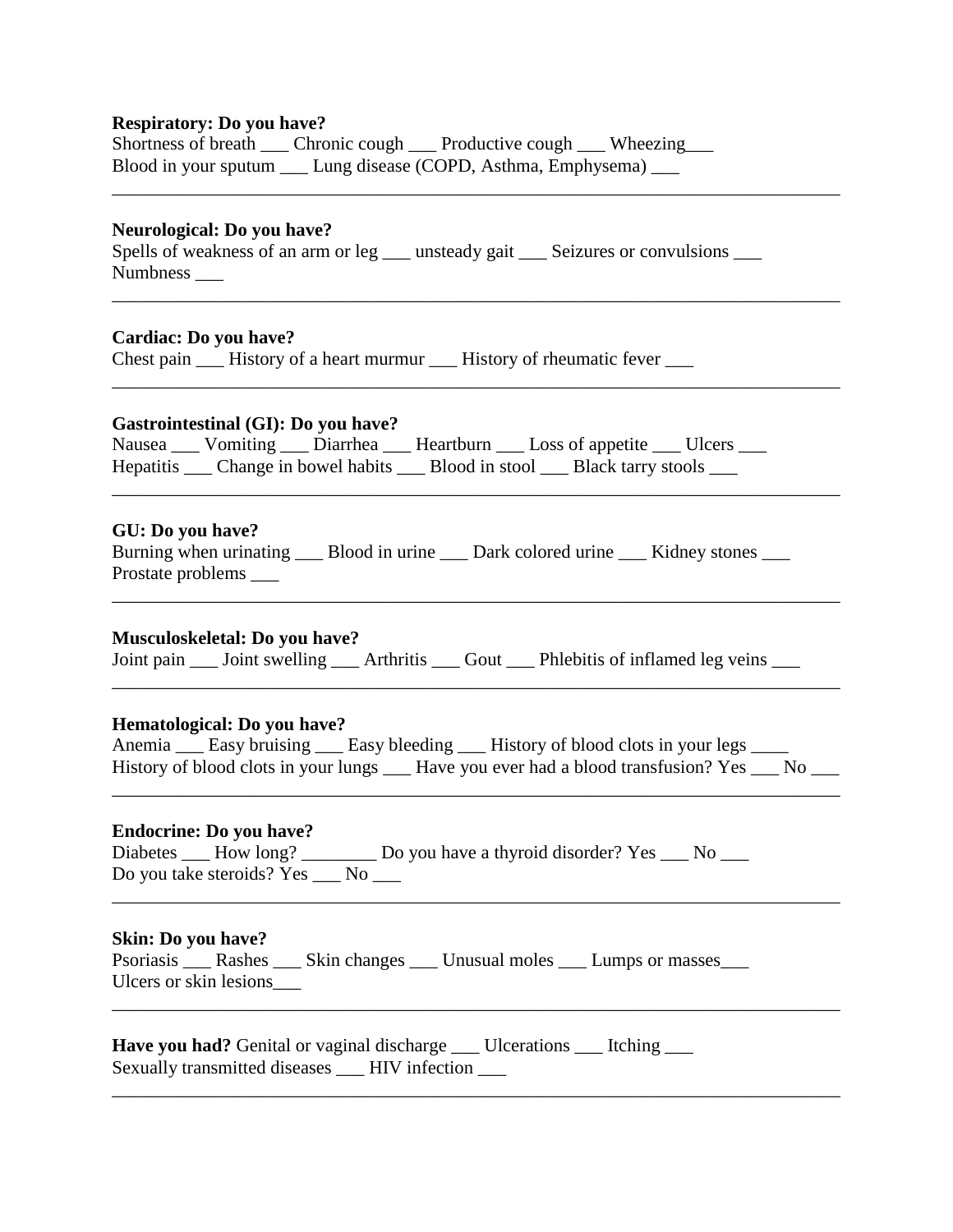# **Psychological: Do you have a history of?**

Depression \_\_\_\_ Anxiety \_\_\_\_ Difficulty sleeping \_\_\_\_ Do you snore? \_\_\_\_\_ Nerve problems \_\_\_\_\_\_

**Do you have?** High blood pressure \_\_\_\_\_ Cramps in your legs when walking? \_\_\_\_\_ Poor circulation  $\frac{1}{\sqrt{2}}$ 

# **Record of Vaccinations / Last Known Date**

| HEPATITIS B           |
|-----------------------|
| MUMPS/MEASLES/RUBELLA |
| ORAL POLIO            |
|                       |
| YELLOW FEVER          |
|                       |
|                       |

| <b>MEDICINE</b>       | <b>REC</b> | <b>ORDER</b> | <b>DATE</b> | <b>DOSE</b>      | <b>RTE</b> | <b>SITE</b> | <b>MANF</b> | LOT/EXP |
|-----------------------|------------|--------------|-------------|------------------|------------|-------------|-------------|---------|
| S.C. Polio            |            |              |             | $0.5 \text{ cc}$ |            |             | Aventis     |         |
| TD                    |            |              |             | $0.5 \text{ cc}$ |            |             | Aventis     |         |
| P.O. Typhoid          |            |              |             | 4 caps           |            |             | <b>SSVI</b> |         |
| <b>Yellow Fever</b>   |            |              |             | $0.5 \text{ cc}$ |            |             | Aventis     |         |
| Menomune              |            |              |             | $0.5 \text{ cc}$ |            |             | Aventis     |         |
| <b>MMR</b>            |            |              |             | $0.5 \text{ cc}$ |            |             | Merck       |         |
| Hepatitis $A(1)$      |            |              |             | $1.0 \text{ cc}$ |            |             | Merck       |         |
| Hepatitis $A(2)$      |            |              |             | $1.0 \text{ cc}$ |            |             | Merck       |         |
| Hepatitis $B(1)$      |            |              |             | $1.0 \text{ cc}$ |            |             | Merck       |         |
| Hepatitis B $(2)$     |            |              |             | $1.0 \text{ cc}$ |            |             | Merck       |         |
| Hepatitis B $(3)$     |            |              |             | $1.0 \text{ cc}$ |            |             | Merck       |         |
| Typhim Vi             |            |              |             | $0.5 \text{ cc}$ |            |             | Aventis     |         |
| Tetanus (DPT)         |            |              |             | $0.5 \text{ cc}$ |            |             | Aventis     |         |
| Japanese Encephalitis |            |              |             | $1.0 \text{ cc}$ |            |             | Sanofi      |         |